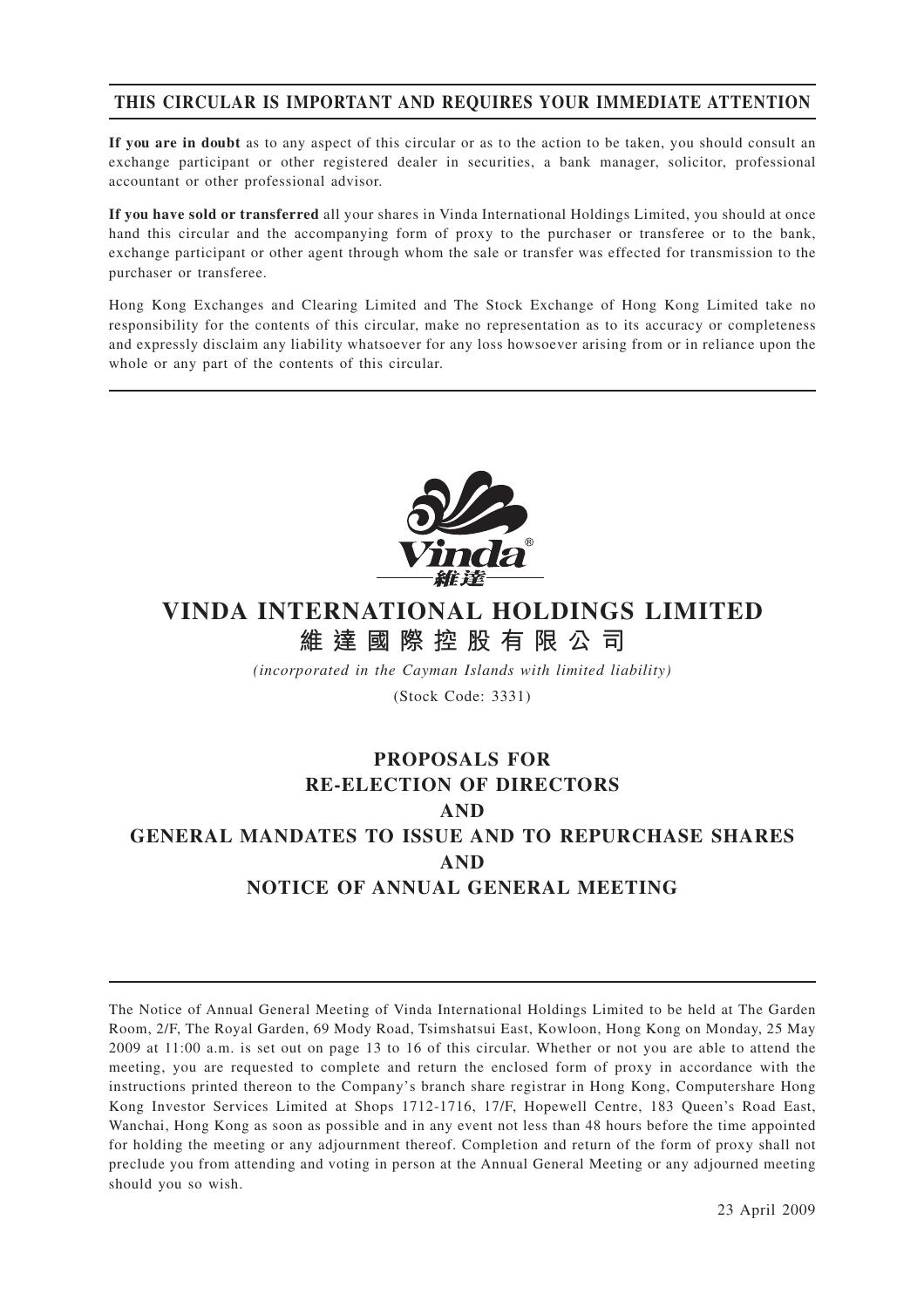# **CONTENTS**

## *Page*

|                  | <b>LETTER FROM THE BOARD</b>                          |  |
|------------------|-------------------------------------------------------|--|
| 1                |                                                       |  |
| 2.               |                                                       |  |
| $\mathcal{E}$    | GENERAL MANDATES TO ISSUE AND TO REPURCHASE SHARES  4 |  |
| $\overline{4}$ . |                                                       |  |
| 5 <sub>1</sub>   |                                                       |  |
| 6.               |                                                       |  |
|                  |                                                       |  |
|                  | APPENDIX II - EXPLANATORY STATEMENT OF THE REPURCHASE |  |
|                  |                                                       |  |
|                  |                                                       |  |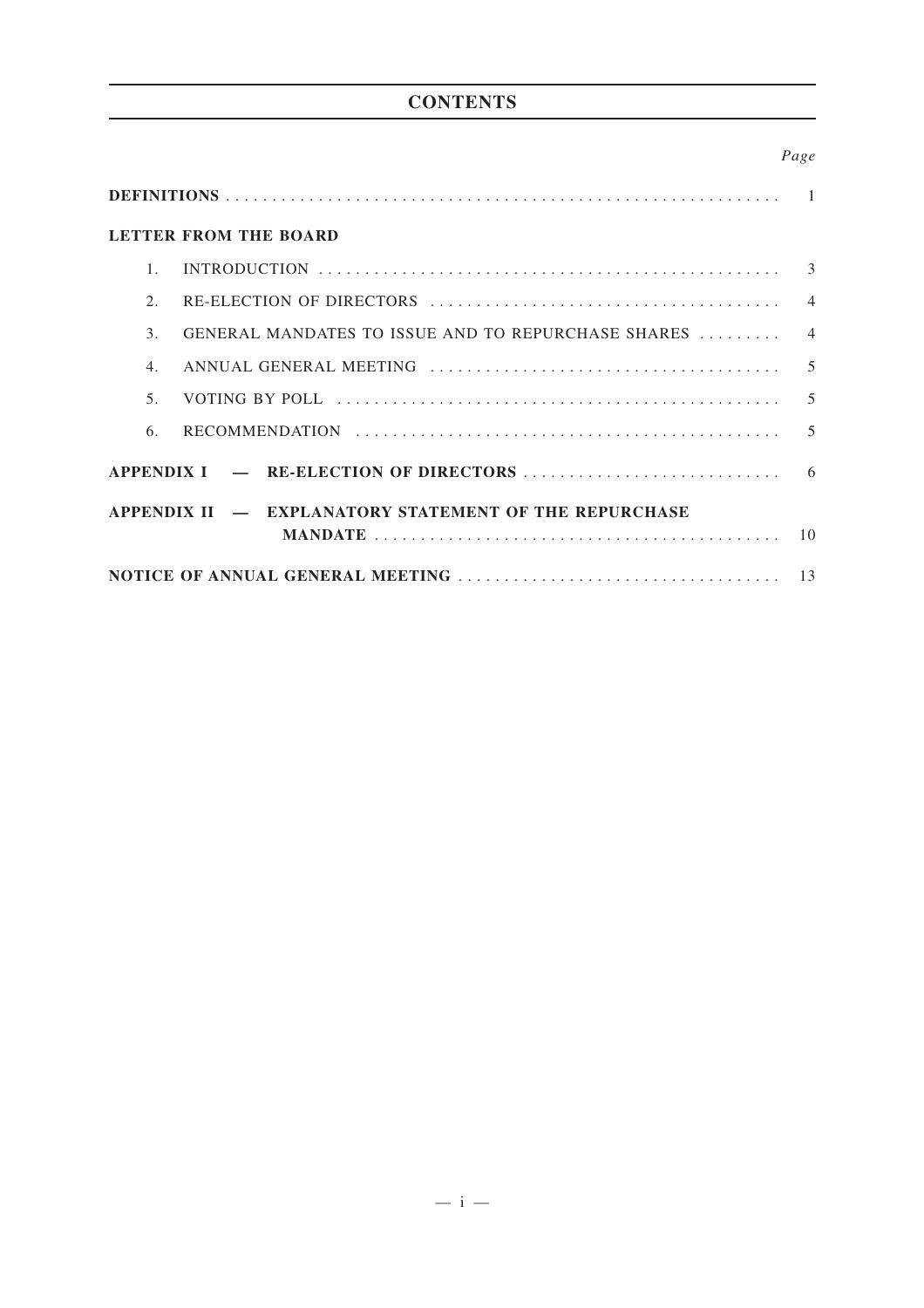# **DEFINITIONS**

*In this circular, the following expressions have the following meanings unless the context otherwise requires:*

| "AGM"                     | the annual general meeting of the Company to be held at The<br>Garden Room, 2/F, The Royal Garden, 69 Mody Road,<br>Tsimshatsui East, Kowloon, Hong Kong on Monday, 25 May<br>2009 at 11:00 a.m.;                                                                                                             |
|---------------------------|---------------------------------------------------------------------------------------------------------------------------------------------------------------------------------------------------------------------------------------------------------------------------------------------------------------|
| "Articles of Association" | the articles of association of the Company;                                                                                                                                                                                                                                                                   |
| "Board"                   | the board of Directors;                                                                                                                                                                                                                                                                                       |
| "Companies Ordinance"     | the Companies Ordinance (Chapter 32 of the Laws of Hong<br>Kong) as amended, supplemented or otherwise modified from<br>time to time;                                                                                                                                                                         |
| "Company"                 | International<br>Holdings<br>Limited,<br>Vinda<br>a<br>company<br>incorporated in the Cayman Islands with limited liability, the<br>Shares of which are listed on the Stock Exchange;                                                                                                                         |
| "Director(s)"             | the director(s) of the Company;                                                                                                                                                                                                                                                                               |
| "Group"                   | the Company and its subsidiaries (within the meaning of the<br>Companies Ordinance and/or the Hong Kong Financial<br>Reporting Standards issued by the Hong Kong Institute of<br>Certified Public Accountants) for the time being and from<br>time to time;                                                   |
| "Hong Kong"               | Hong Kong Special Administrative Region of the PRC;                                                                                                                                                                                                                                                           |
| "HK\$"                    | Hong Kong dollar(s), the lawful currency of Hong Kong;                                                                                                                                                                                                                                                        |
| "Issue Mandate"           | the general and unconditional mandate to the Directors to<br>exercise the powers of the Company to allot, issue and deal<br>with Shares not exceeding 20% of the aggregate nominal<br>amount of the share capital of the Company in issue as at the<br>date of passing the resolution approving such mandate; |
| "Latest Practicable Date" | 20 April 2009, being the latest practicable date prior to the<br>printing of this circular for ascertaining certain information<br>referred to in this circular;                                                                                                                                              |
| "Listing Rules"           | the Rules Governing the Listing of Securities on the Stock<br>Exchange, as amended, supplemented or otherwise modified<br>from time to time;                                                                                                                                                                  |
| "PRC"                     | People's Republic of China;                                                                                                                                                                                                                                                                                   |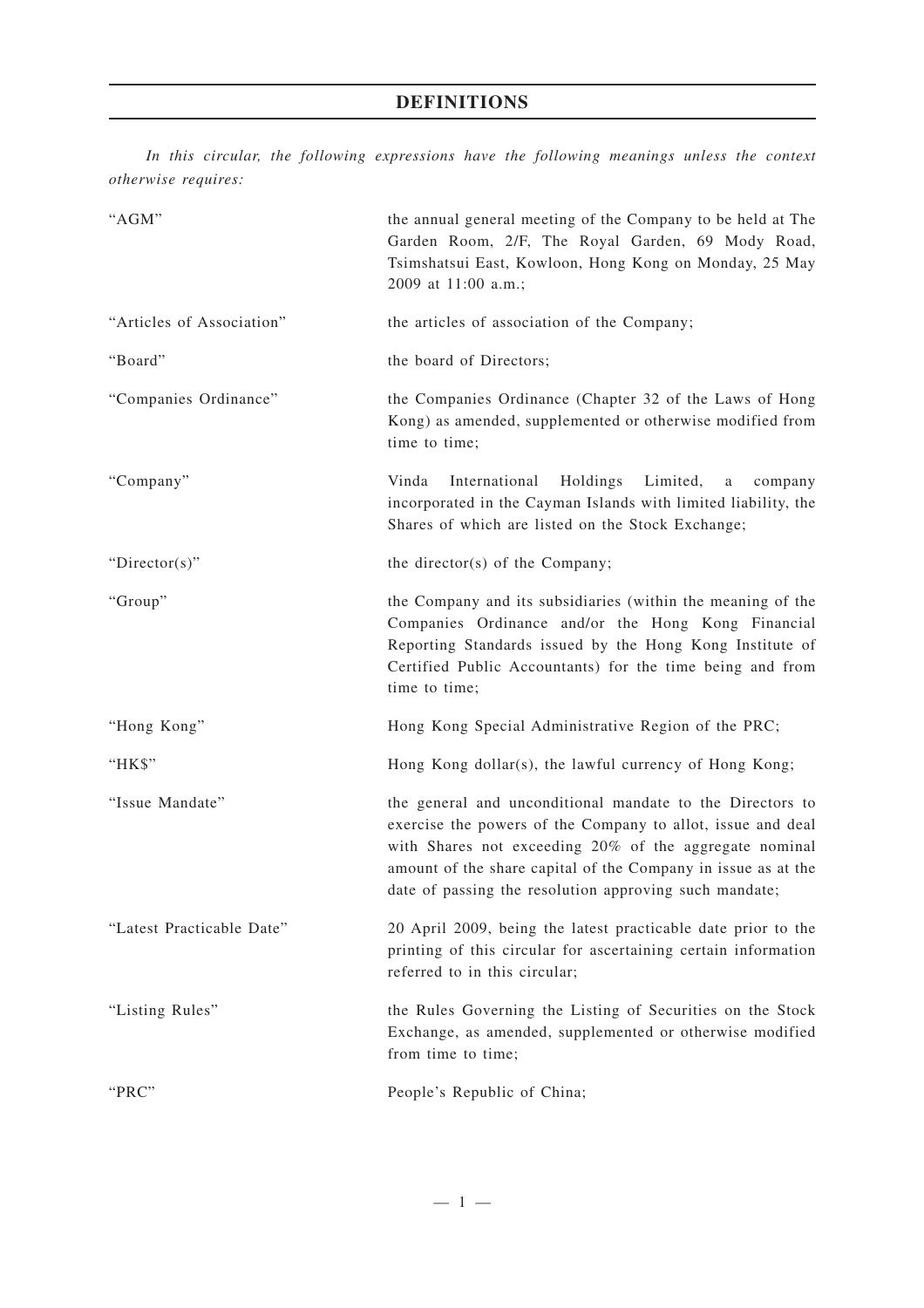# **DEFINITIONS**

| "Repurchase Mandate" | the general and unconditional mandate to the Directors<br>authorizing the repurchases by the Company on the Stock<br>Exchange of Shares not exceeding $10\%$ of the aggregate<br>nominal amount of the share capital of the Company in issue<br>as at the date of passing the resolution approving such<br>mandate; |
|----------------------|---------------------------------------------------------------------------------------------------------------------------------------------------------------------------------------------------------------------------------------------------------------------------------------------------------------------|
| " $SFO"$             | the Securities and Futures Ordinance (Chapter 571 of the<br>Laws of Hong Kong) as amended, supplemented or otherwise<br>modified from time to time;                                                                                                                                                                 |
| "Shareholder(s)"     | holder(s) of Shares;                                                                                                                                                                                                                                                                                                |
| "Share $(s)$ "       | fully paid shares of HK\$0.10 each or such other nominal<br>amount prevailing from time to time in the capital of the<br>Company;                                                                                                                                                                                   |
| "Stock Exchange"     | The Stock Exchange of Hong Kong Limited; and                                                                                                                                                                                                                                                                        |
| "Takeovers Code"     | the Hong Kong Code on Takeovers and Mergers.                                                                                                                                                                                                                                                                        |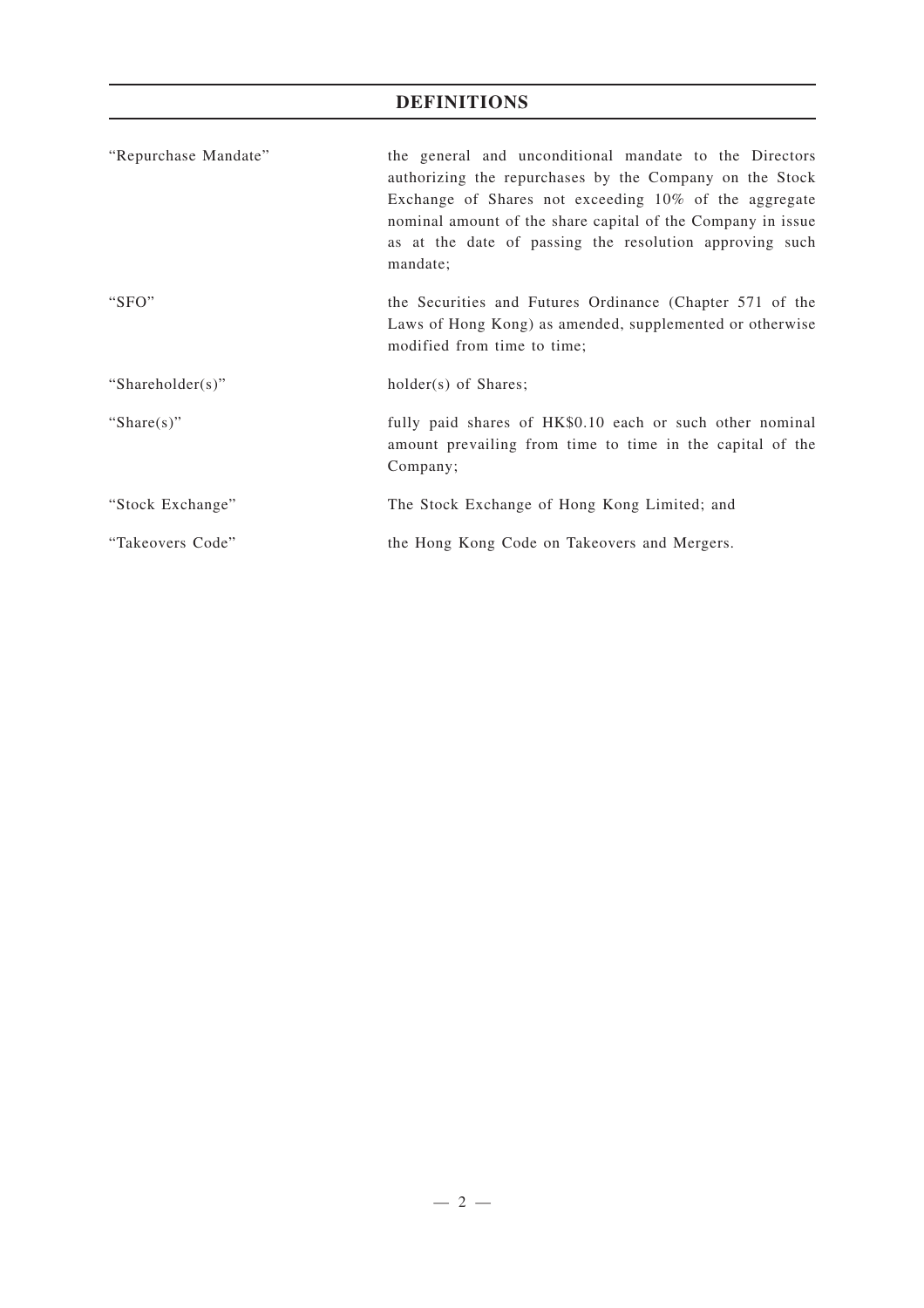## **LETTER FROM THE BOARD**



# **VINDA INTERNATIONAL HOLDINGS LIMITED 維達國際控股有限公司**

*(incorporated in the Cayman Islands with limited liability)*

(Stock Code: 3331)

*Executive Directors:* Mr. LI Chao Wang *(Chairman & Chief Executive Officer)* Ms. YU Yi Fang *(Chief Operating Officer)* Mr. DONG Yi Ping *(Chief Technology Officer)*

*Non-Executive Directors:* Mr. LEUNG Ping Chung, Hermann Mr. Johann Christoph MICHALSKI Mr. CHIU Bun

*Independent Non-Executive Directors:* Dr. CAO Zhen Lei Mr. KAM Robert Mr. HUI Chin Tong, Godfrey Mr. TSUI King Fai

*Registered Office:* Cricket Square, Hutchins Drive, P.O. Box 2681, Grand Cayman KY1-1111, Cayman Islands

*Principal Place of Business in Hong Kong:* Room 506, Tower 1, South Seas Centre, 75 Mody Road, Tsimshatsui East, Kowloon, Hong Kong.

23 April, 2009

*To the Shareholders*

Dear Sir/Madam,

# **PROPOSALS FOR RE-ELECTION OF DIRECTORS AND GENERAL MANDATES TO ISSUE AND TO REPURCHASE SHARES AND NOTICE OF ANNUAL GENERAL MEETING**

### **1. INTRODUCTION**

The purpose of this circular is to provide you with requisite information regarding resolutions to be proposed at the AGM. The proposed resolutions include (i) re-election of Directors; and (ii) grant of general mandates to issue and to repurchase Shares.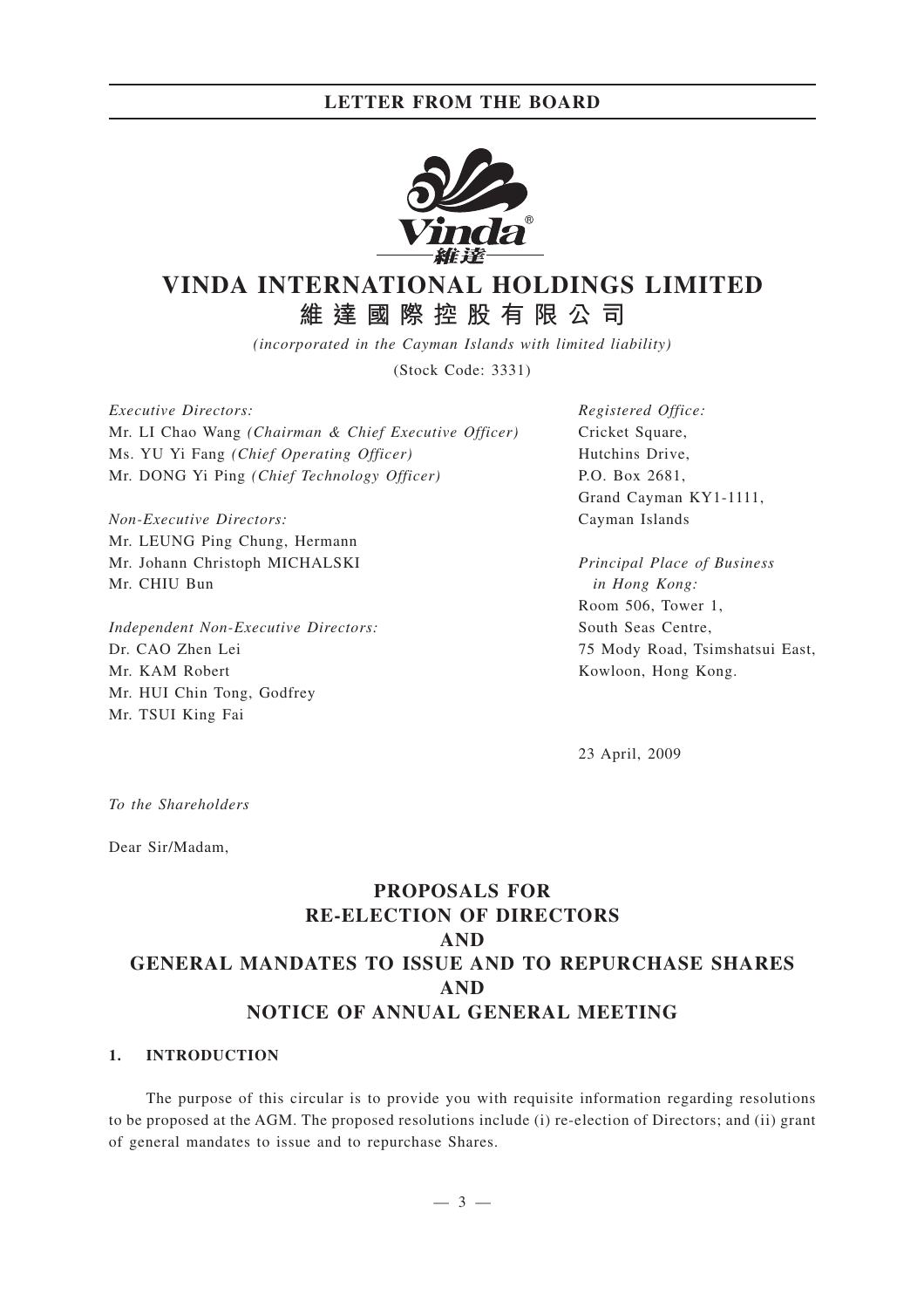### **LETTER FROM THE BOARD**

#### **2. RE-ELECTION OF DIRECTORS**

The Board currently comprises ten Directors, of which three are Executive Directors, namely Mr. LI Chao Wang, Ms. YU Yi Fang and Mr. DONG Yi Ping; three are Non-Executive Directors, namely Mr. LEUNG Ping Chung, Hermann, Mr. Johann Christoph MICHALSKI and Mr. CHIU Bun; and four are Independent Non-Executive Directors, namely Dr. CAO Zhen Lei, Mr. KAM Robert, Mr. HUI Chin Tong, Godfrey and Mr. TSUI King Fai.

In accordance with Article 87(1) of the Articles of Association, at each annual general meeting of the Company, one-third of the Directors for the time being (save and except those Directors in respect of whom the provision of Article 86(3) applies) or, if their number is not three or a multiple of three, then the number nearest but not less than one-third, shall retire from office by rotation. The Directors to retire in every year shall be those who have been longest in office since their last re-election but as between persons who became Directors on the same day, those to retire shall (unless otherwise agree between themselves) be determined by lot. Accordingly, Mr. DONG Yi Ping, Mr. LEUNG Ping Chung, Hermann, Mr. CHIU Bun and Dr. CAO Zhen Lei will retire by rotation and, being eligible, offer themselves for re-election at the AGM.

The biographical and other details of the Directors proposed to be re-elected at the AGM are set out in Appendix I to this circular.

#### **3. GENERAL MANDATES TO ISSUE AND TO REPURCHASE SHARES**

It will be proposed at the AGM to grant to the Directors general mandates (i) to allot, issue and deal with Shares up to a limit equal to 20% of the aggregate nominal amount of the share capital of the Company in issue as at the date of passing the relevant resolution and adding to such general mandate so granted to the Directors any Shares representing the aggregate nominal amount of Shares repurchased by the Company under the Repurchase Mandate and (ii) a Repurchase Mandate to purchase not exceeding 10% of the aggregate nominal amount of the share capital of the Company in issue as at the date of passing the relevant resolution.

As at the Latest Practicable Date, a total of 903,841,686 Shares were in issue. Subject to the passing of the proposed resolution granting the Issue Mandate to the Directors and on the basis that no Shares will be issued and/or repurchased by the Company prior to the AGM, the Company would be allowed under the Issue Mandate to issue a maximum of 180,768,337 Shares representing 20% of the aggregate nominal amount of the issued share capital of the Company at the date of the AGM.

The Issue Mandate and the Repurchase Mandate would expire at the earliest of: (a) the conclusion of the next annual general meeting of the Company; or (b) the expiration of the period within which the next annual general meeting of the Company is required by the Articles of Association or by any applicable laws to be held; or (c) the passing of ordinary resolution(s) by Shareholders in general meeting revoking or varying the authority given to the Directors.

An explanatory statement, as required by the Listing Rules to be given to Shareholders in connection with the Repurchase Mandate, is set out in Appendix II to this circular.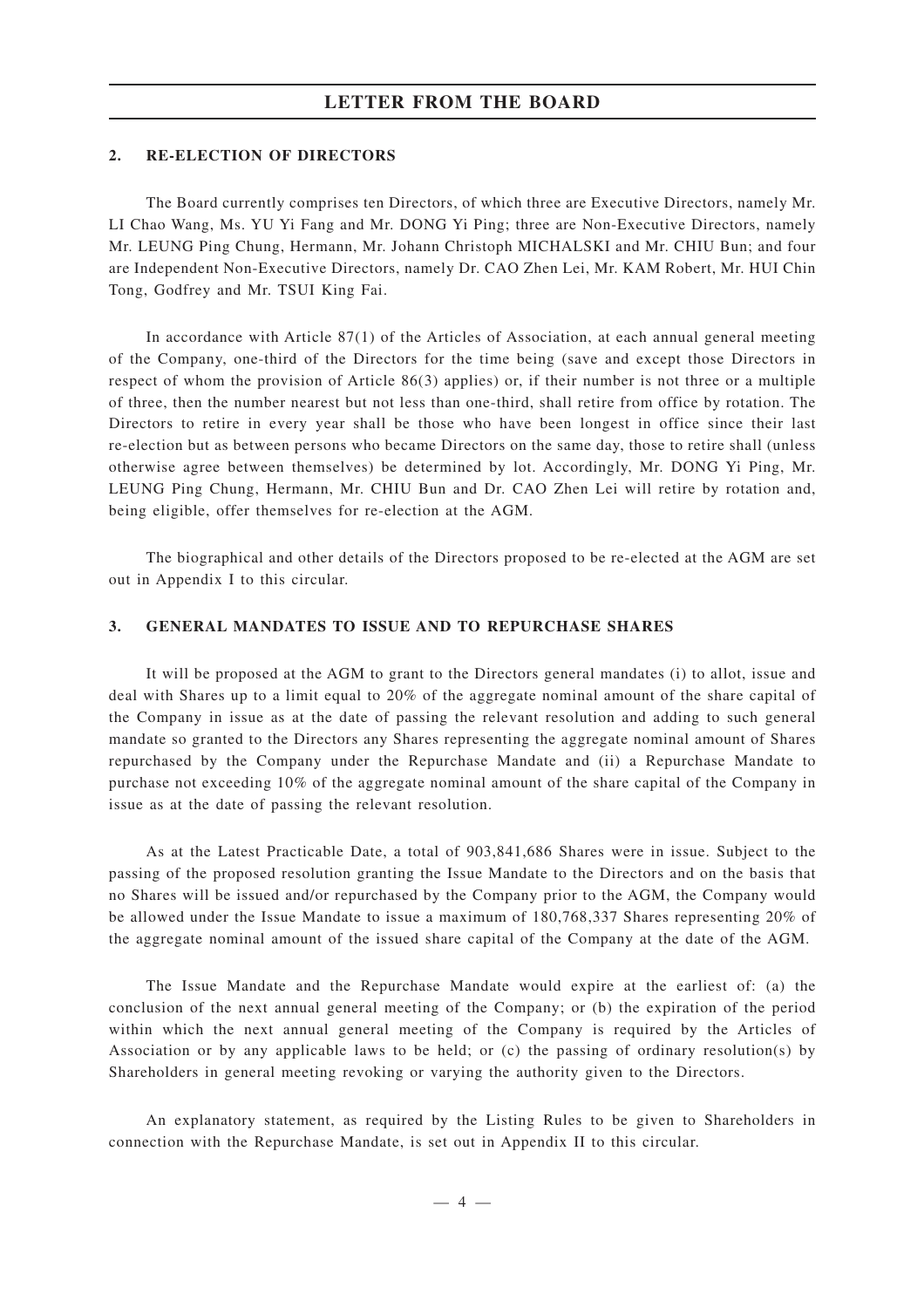### **4. ANNUAL GENERAL MEETING**

A notice convening the AGM to be held on Monday, 25 May 2009 is set out on pages 13 to 16 of this circular. A form of proxy for use at the AGM is also enclosed with the annual report of the Company for the year ended 31 December 2008. You are requested to complete the form of proxy and return it to the share registrar of the Company, Computershare Hong Kong Investor Services Limited, in accordance with the instructions printed thereon not less than 48 hours before the time appointed for holding the AGM or any adjournment thereof, whether or not you intend to be present at the AGM. Completion and return of the form of proxy will not prevent you from attending and voting in person at the AGM or any adjournment thereof should you so wish.

### **5. VOTING BY POLL**

Pursuant to Rule 13.39(4) of the Listing Rules, any vote of shareholders at a general meeting must be taken by poll. Therefore, all the resolutions put to the vote at the AGM will be taken by way of poll. The chairman of the AGM will explain the detailed procedures for conducting a poll at the commencement of the AGM.

After the conclusion of the AGM, the poll results will be published on the website of the Stock Exchange and the website of the Company.

## **6. RECOMMENDATION**

The Board is of the opinion that the re-election of Directors and the granting of general mandates to Directors to issue and repurchase Shares are in the best interests of the Company and the Shareholders. Accordingly, the Directors recommend the Shareholders to vote in favour of all the relevant resolutions to be proposed at the AGM.

> Yours faithfully, By Order of the Board **LI Chao Wang** *Chairman*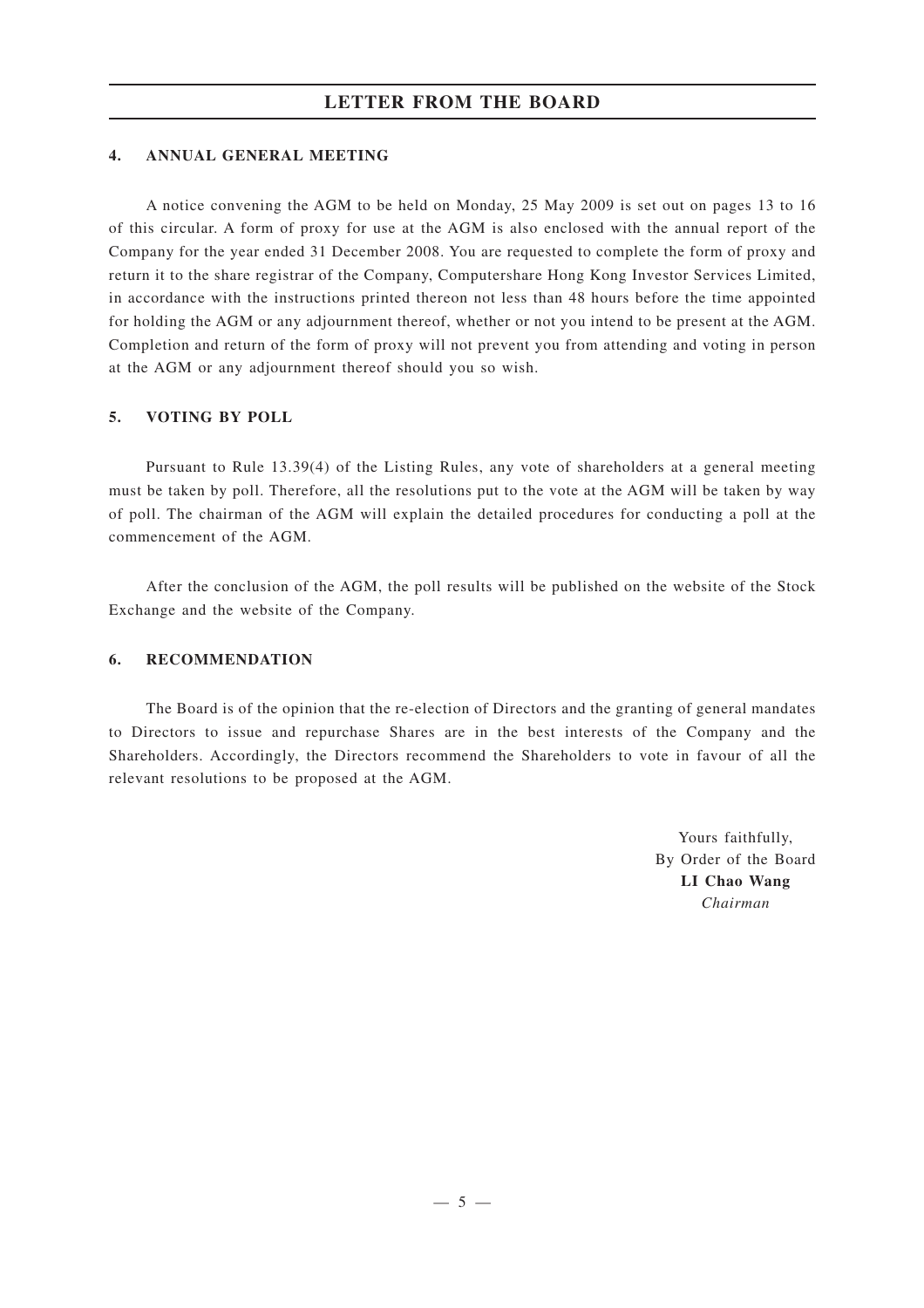The biographical and other details of the Directors proposed to be re-elected at the AGM are set out as follows:

**Mr. DONG Yi Ping**, aged 45, was appointed as an Executive Director on 1 February 2000 and is the Group's Chief Technology Officer. Mr. DONG joined Vinda Paper (Guangdong) in 1991. Mr. DONG has over 20 years of experience in equipment operations and safety, quality control and research and development. Prior to joining the Group, he served in senior positions in two other paper manufacturing companies. Mr. DONG graduated from the paper manufacturing program of the Tianjin University of Science and Technology (previously the Tianjin College of Light Industry). He is the director of the subsidiaries of the Group.

Pursuant to the service agreement, the appointment of Mr. DONG is for an initial term of three years commencing from 1 July 2007 and his appointment would continue thereafter unless and until terminated by either party by giving at least three months notice in writing. Mr. DONG is subject to retirement by rotation and re-election at annual general meetings in accordance with the Articles of Association. Mr. DONG's existing remuneration is HK\$1,600,000 per annum, which is commensurate with his duties and responsibilities held and is approved by the Board with reference to the prevailing market situation. Mr. DONG is entitled to a management bonus to be determined by the Board and remuneration committee. The Board has not distributed the aforesaid management bonus to Mr. DONG for the financial year ended 31 December 2008.

Mr. DONG has not held directorship in other listed company during the past three years. He is a director and shareholder of Fu An International Company Limited, a controlling Shareholder of the Company. Save as disclosed above, he does not have other relationships with any directors, senior management, or other substantial or controlling Shareholder(s) of the Company for the purpose of the Listing Rules. There is no other matters relating to his re-election that need to be brought to the attention of the Shareholders and there is no other information that are required to be disclosed pursuant to paragraphs  $13.51(2)(h)$  to  $13.51(2)(v)$  of the Listing Rules and there is no other matters which need to be brought to the attention of the Shareholders.

As at the Latest Practicable Date, the interests of Mr. DONG in the issued Share capital of the Company (within the meaning of Part XV of the SFO) are set out below:

| Name                   | Company name<br>of associated corporations | <b>Nature of Interest</b>                                 | Number of<br><b>Shares</b>     | Approximate<br>percentage<br>of interest |
|------------------------|--------------------------------------------|-----------------------------------------------------------|--------------------------------|------------------------------------------|
| DONG Yi Ping<br>(Note) | The Company                                | Interest of controlled company                            | 281,981,235<br><b>Shares</b>   | 31.20%                                   |
|                        | Fu An International Company<br>Limited     | Interest of controlled company                            | 40 shares of<br>$US$1.00$ each | 10.53%                                   |
|                        | Daminos Management Limited                 | Interest of controlled company                            | 10 shares of<br>$US$1.00$ each | 100%                                     |
|                        | Profit Zone Assets Limited                 | Settlor and beneficiary of YP Dong<br><b>Family Trust</b> | 1 share of<br>$US$1.00$ each   | 100%                                     |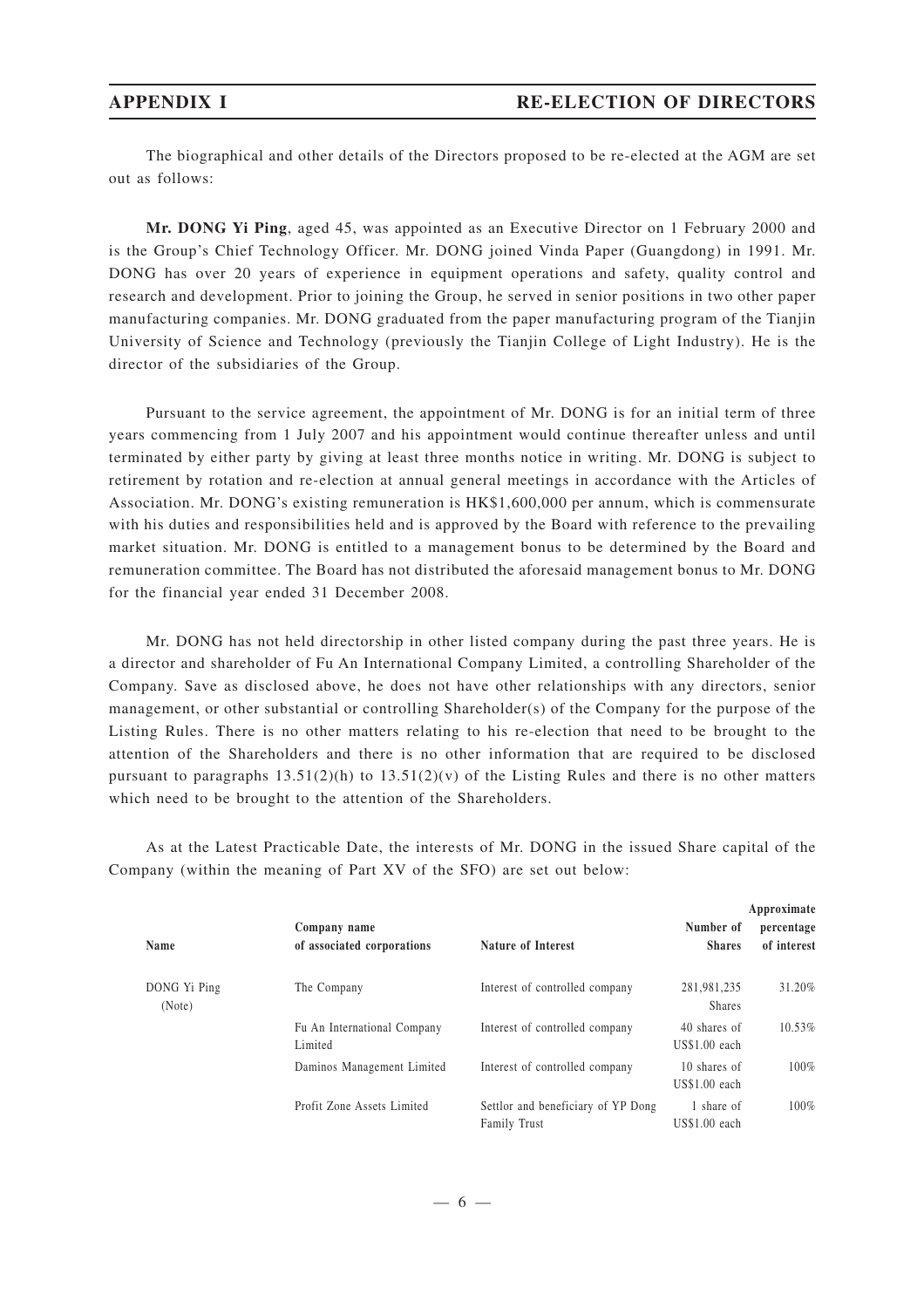*Note:* The Shares are registered in the name of Fu An International Company Limited which is held as to 73.68% by Sentential Holdings Limited, 15.79% by Join pride International Limited and 10.53% by Daminos Management Limited. The entire issued share capital of Daminos Management Limited is held by Profit Zone Assets Limited, whose entire issued share capital is held by HSBC International Trustee Limited in its capacity as trustee of YP Dong Family Trust with DONG Yi Ping as the settlor.

Mr. DONG also has an interest in share options of the Company to subscribe for 9,038,000 Shares.

**Mr. LEUNG Ping Chung, Hermann**, aged 53, was appointed as a Director on 17 May 2005 and was re-designated as a Non-Executive Director on 19 June 2007. Mr. LEUNG is an executive director of New China Capital Management (HK) Ltd and serves as a non-executive director of Wuxi Little Swan Company Limited, a PRC listed company, which shares are listed on the Shezhen Stock Exchange. Mr. LEUNG is also currently a non-executive director of Centron Telecom International Holding Limited and China Aoyuan Property Group Limited, companies whose shares are listed in Hong Kong. He was an alternate non-executive director of Warderly International Holdings Limited, a Hong Kong listed company, until May 2007. Mr. LEUNG has over 20 years of management and operational experience throughout the Asia Pacific region. He received a bachelor of social sciences degree as well as a master 's degree in business administration from The Chinese University of Hong Kong.

Pursuant to the appointment letter, the appointment of Mr. LEUNG is for an initial term commencing on 19 June 2007 and ending on 31 December 2008 and may be terminated by either party by giving at least one month's notice in writing. The appointment may be extended for such period as the Company and Mr. LEUNG may agree in writing. Mr. LEUNG is subject to retirement by rotation and re-election at annual general meeting in accordance with the Articles of Association. Mr. LEUNG's remuneration is fixed at HK\$20,000 per annum, which is commensurate with his duties and responsibilities as a Non-Executive Director and is approved by the Board with reference to the prevailing market situation. Mr. LEUNG will not be entitled to any bonus payment.

Save as disclosed above, Mr. LEUNG has not held directorship in other listed company during the past three years. He has not previously held and is not holding any other position with the Company and its subsidiaries. He does not have other relationships with any directors, senior management, or other substantial or controlling Shareholder(s) of the Company for the purpose of the Listing Rules. There is no other matters relating to his re-election that need to be brought to the attention of the Shareholders and there is no other information that are required to be disclosed pursuant to paragraphs  $13.51(2)(h)$  to  $13.51(2)(v)$  of the Listing Rules and there is no other matters which need to be brought to the attention of the Shareholders. As at the Latest Practicable Date, Mr. LEUNG is interested in 1,453,000 Shares of the Company and has an interest in share options of the Company to subscribe for 400,000 Shares within the meaning of Part XV of the SFO.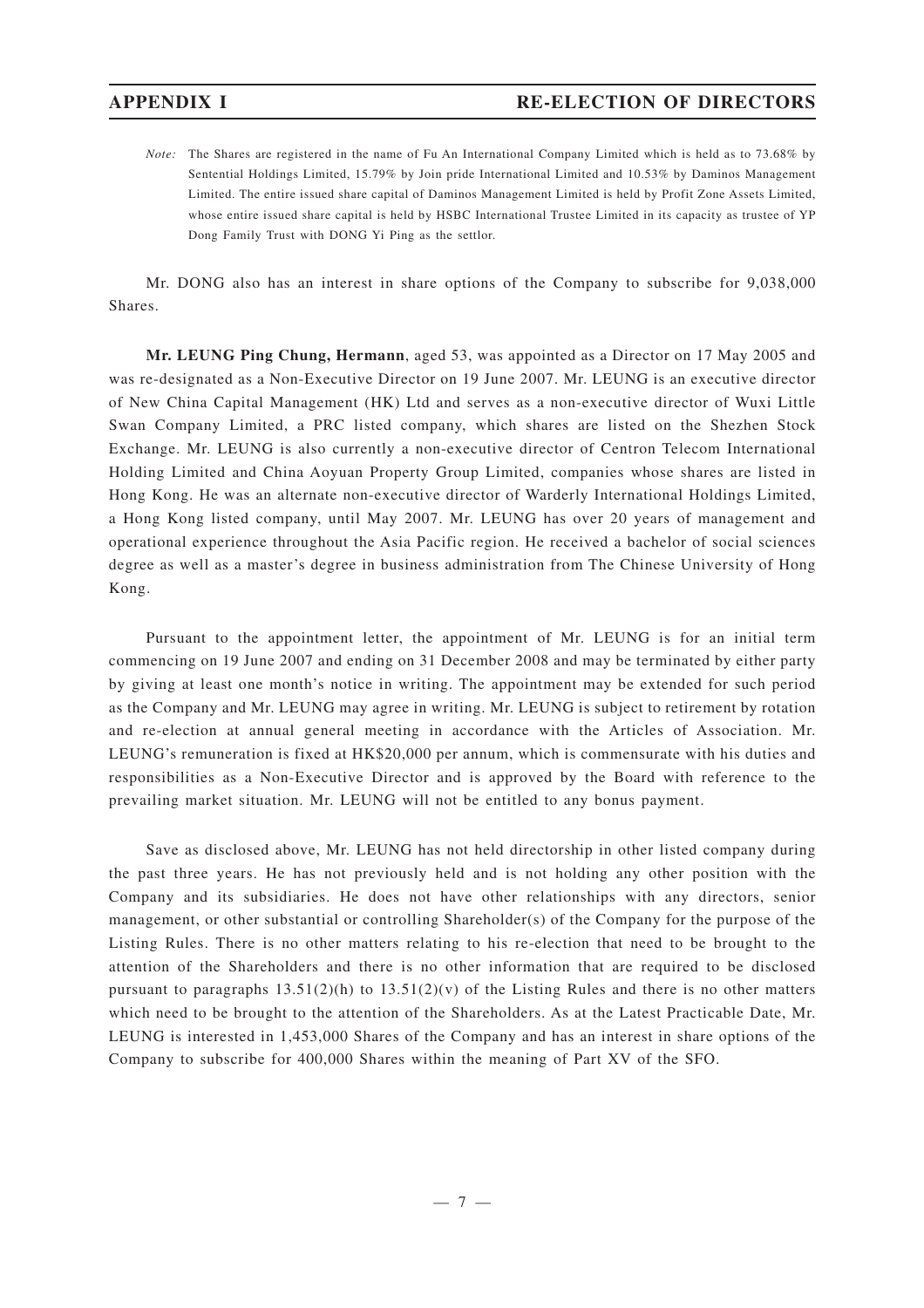**Mr. CHIU Bun**, aged 33, was appointed as a Director on 29 March 2007 and was re-designated as a Non-Executive Director on 19 June 2007. Mr. CHIU joined Svenska Cellulosa Aktiebolaget ("SCA") in 2005 and is the general counsel of SCA Asia Pacific based in Shanghai, the PRC. Mr. CHIU previously worked with international law firms including Clifford Chance, Perkin Coie and Morrison & Foerster. He is admitted as a solicitor in Hong Kong and England & Wales. Mr. CHIU received a bachelor 's degree in information management from the University College London, the Postgraduate Certificate in Laws (PCLL) from the University of Hong Kong and a master of laws degree from Remin University, Beijing.

Pursuant to the appointment letter, the appointment of Mr. CHIU is for an initial term commencing on 19 June 2007 and ending on 31 December 2008 and may be terminated by either party by giving at least one month's notice in writing. The appointment may be extended for such period as the Company and Mr. CHIU may agree in writing. Mr. CHIU is subject to retirement by rotation and re-election at annual general meeting in accordance with the Articles of Association. Mr. CHIU's remuneration is fixed at HK\$20,000 per annum, which is commensurate with his duties and responsibilities as a Non-Executive Director and is approved by the Board with reference to the prevailing market situation. Mr. CHIU will not be entitled to any bonus payment.

Save as disclosed above, Mr. CHIU has not held directorship in other listed company during the past three years. He has not previously held and is not holding any other position with the Company and its subsidiaries. He does not have other relationships with any directors, senior management, or other substantial or controlling Shareholder(s) of the Company for the purpose of the Listing Rules. There is no other matters relating to his re-election that need to be brought to the attention of the Shareholders and there is no other information that are required to be disclosed pursuant to paragraphs  $13.51(2)(h)$  to  $13.51(2)(v)$  of the Listing Rules and there is no other matters which need to be brought to the attention of the Shareholders. As at the Latest Practicable Date, Mr. CHIU has an interest in share options of the Company to subscribe for 400,000 Shares within the meaning of Part XV of the SFO.

**Dr. CAO Zhen Lei**, aged 49, was appointed as an Independent Non-Executive Director on 19 June 2007. Dr. CAO is the vice president of the China National Light Industry (Group) Corporation, director of the China National Pulp and Paper Research Institute, and general manager of the China Paper Development Company. With more than 20 years of experience in research and management in the pulp and paper industry in China, Dr. CAO also serves as secretary-general of the Standing Committee of the China Technical Association of Paper Industry, vice president of the China Paper Association, deputy director of the All-China Federation of Industry and Commerce's Papermakers Association, and vice president of the Printing and Printing Equipment Industries Association of China. Dr. CAO is the independent non-executive director of Shangdong Sun Paper Industry Joint Stock Co., Ltd. (山東太陽紙業股份有限公司), a company listed in the PRC. Dr. CAO holds a bachelor 's degree from the South China University of Technology with a specialization in the pulp and paper industry, a master 's degree in paper making from the Light Industry Institute of Science and Technology, a Ph.D. in chemical science from the University of Saskatchewan and an Executive M.B.A. from Peking University's Guanghua School of Management.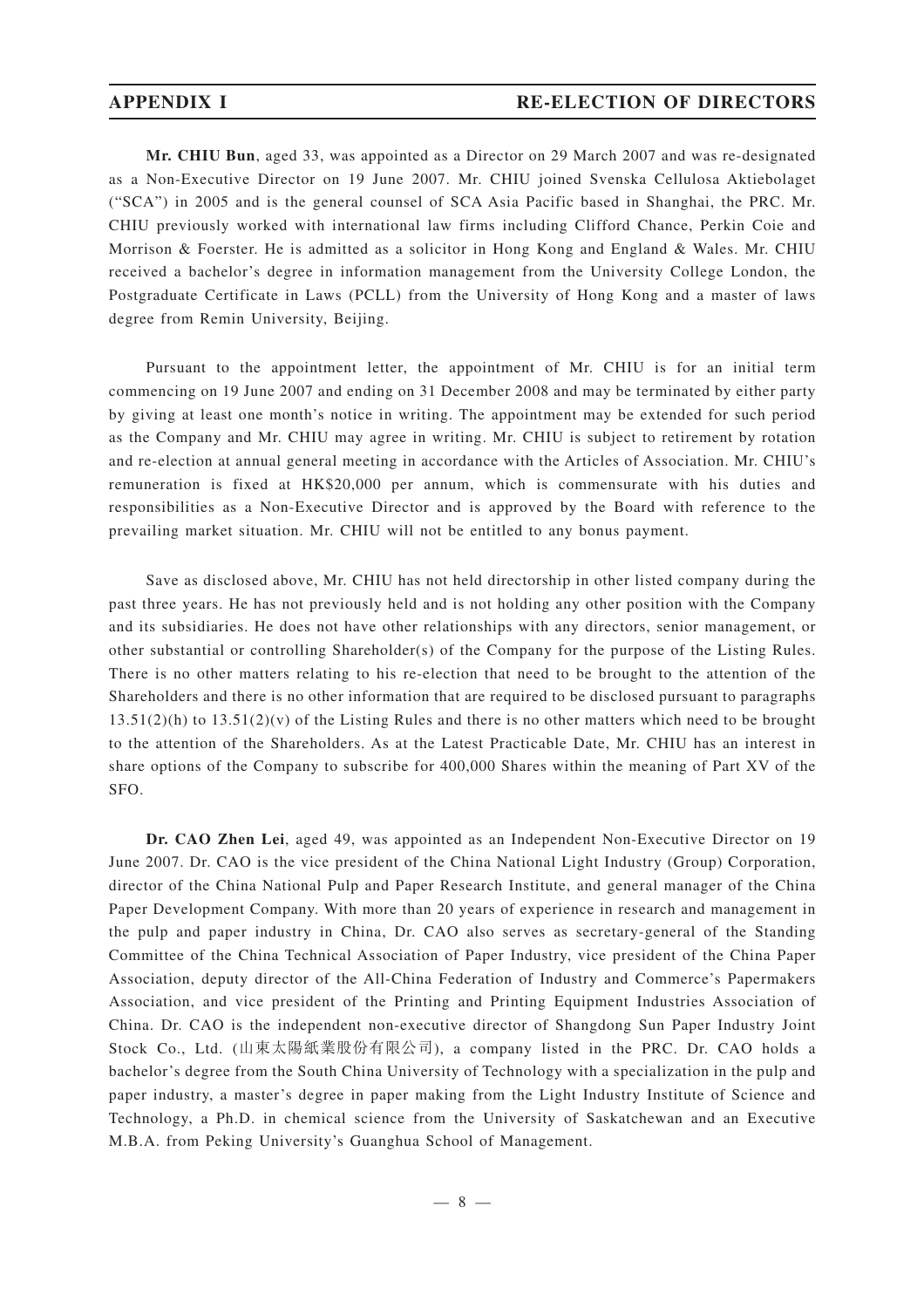Pursuant to the appointment letter, the appointment of Dr. CAO is for an initial term commencing on 19 June 2007 and ending on 31 December 2008 and may be terminated by either party by giving at least one month's notice in writing. The appointment may be extended for such period as the Company and Dr. CAO may agree in writing. Dr. CAO is subject to retirement by rotation and re-election at annual general meeting in accordance with the Articles of Association. Dr. CAO's remuneration is fixed at HK\$180,000 per annum, which is commensurate with his duties and responsibilities as an independent non-executive Director and is approved by the Board with reference to the prevailing market situation. Dr. CAO will not be entitled to any bonus payment.

Save as disclosed above, Dr. CAO has not held directorship in other listed company during the past three years. He has not previously held and is not holding any other position with the Company and its subsidiaries. He does not have other relationships with any directors, senior management, or other substantial or controlling Shareholder(s) of the Company for the purpose of the Listing Rules. There is no other matters relating to his re-election that need to be brought to the attention of the Shareholders and there is no other information that are required to be disclosed pursuant to paragraphs  $13.51(2)(h)$  to  $13.51(2)(v)$  of the Listing Rules and there is no other matters which need to be brought to the attention of the Shareholders. As at the Latest Practicable Date, Dr. CAO has an interest in share options of the Company to subscribe for 400,000 Shares within the meaning of Part XV of the SFO.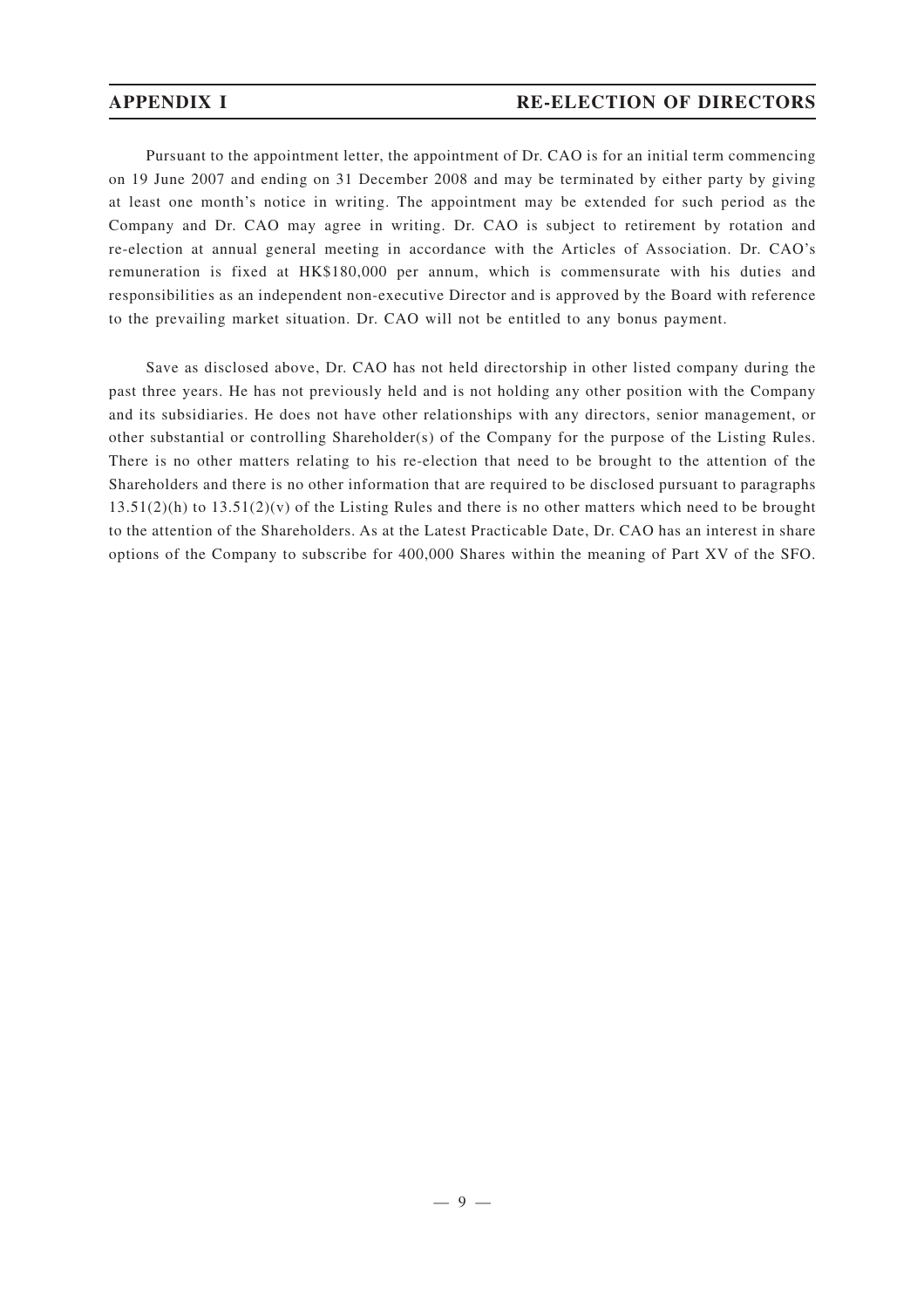## **APPENDIX II EXPLANATORY STATEMENT OF THE REPURCHASE MANDATE**

This appendix serves as an explanatory statement, as required by the Listing Rules, to provide requisite information to Shareholders for their consideration of the proposed Repurchase Mandate.

#### **REASONS FOR REPURCHASE MANDATE**

Whilst the Directors do not presently intend to repurchase any Shares, they believe that the flexibility afforded by the mandate granted to them if the ordinary resolution no. 6 set out in the notice of AGM is passed would be beneficial to the Company and its Shareholders. Trading conditions on the Stock Exchange have sometimes been volatile in recent years and if there are occasions in the future when Shares are being traded at a discount to their underlying value, the ability of the Company to repurchase Shares can be beneficial to those Shareholders who retain their investment in the Company since this may, depending on the circumstances, result in increases to the fully diluted net assets and/or earnings per Share and will only be made when the Directors believe that such a repurchase will benefit the Company and its Shareholders.

## **SHARE CAPITAL**

As at the Latest Practicable Date, the total issued share capital of the Company is 903,841,686 fully paid-up ordinary Shares of HK\$0.10 each.

The exercise of the Repurchase Mandate up to 10% limit would enable the Company to repurchase 90,384,168 Shares.

#### **SOURCE OF FUNDS FOR REPURCHASES**

In repurchasing Shares, the Company may only apply funds entirely from the Company's available cash flow or working capital facilities, which will be funded legally available for such purpose in accordance with its Memorandum and Articles of Association and the Companies Ordinance. Such funds include but are not limited to the Company's profits available for distribution.

Whilst the Repurchase Mandate, if exercised in full, may have a material adverse impact on the working capital or gearing position of the Company, the Directors expect to exercise such mandate if and to such extent only as they are satisfied that the exercise thereof will not have such a material adverse impact.

#### **UNDERTAKING**

The Directors have undertaken to the Stock Exchange to exercise the power of the Company to make purchases pursuant to Repurchase Mandate in accordance with the Listing Rules and the laws of the Cayman Islands and in accordance with the regulations set out in the memorandum and articles of association of the Company.

None of the Directors nor, to the best of their knowledge having made all reasonable enquiries, any of their associates, presently intend to sell any Shares to the Company under the Repurchase Mandate in the event that the latter is granted by the Shareholders.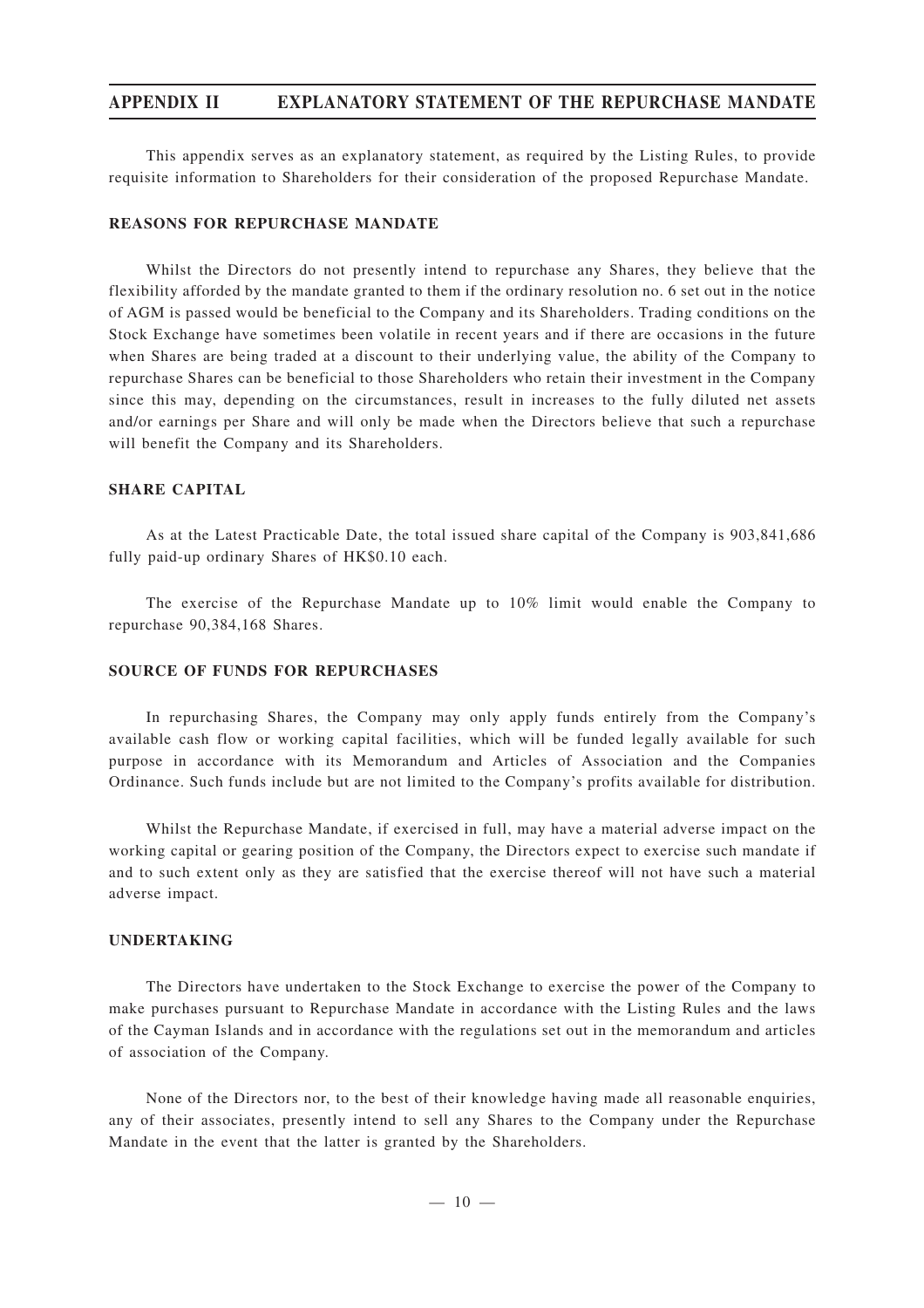# **APPENDIX II EXPLANATORY STATEMENT OF THE REPURCHASE MANDATE**

The Company has not been notified by any connected persons of the Company that they have a present intention to sell any Shares to the Company, or that they have undertaken not to sell any Shares held by them to the Company, in the event that Repurchase Mandate is granted by the Shareholders.

#### **TAKEOVERS CODE**

If as a result of share repurchase by the Company, a Shareholder's proportionate interest in voting rights of the Company increases, such increase will be treated as an acquisition for the purpose of the Takeovers Code. Accordingly, a Shareholder, or group of Shareholders acting in concert, could obtain or consolidate control of the Company and become obliged to make a mandatory offer in accordance with Rule 26 and 32 of the Takeovers Code.

As at the Latest Practicable Date and to the best of knowledge and belief of the Company, the following persons were directly or indirectly interested in 10% or more of the nominal value of the issued ordinary shares that carry a right to vote in all circumstances at general meetings of the Company:-

|                                     | Number of<br>Shares held/   |          | Approximate<br>Percentage of |
|-------------------------------------|-----------------------------|----------|------------------------------|
| <b>Name</b>                         | <b>Interested</b>           |          | <b>Shareholding</b>          |
| Fu An International Company Limited | 281,981,235 <i>(Note 1)</i> |          | 31.20%                       |
| SCA Hygiene Holding AB              | 169.531.897                 | (Note 2) | 18.76%                       |

*Notes:*

- 1. These Shares are registered in the name of Fu An International Company Limited which is held as to 73.68% by Sentential Holdings Limited, 15.79% by Join Pride International Limited and 10.53% by Daminos Management Limited. The entire issued share capital of Sentential Holdings Limited is held by Eagle Power Assets Limited, whose entire issued share capital is held by HSBC International Trustee Limited in its capacity as trustee of CW Li Family Trust with LI Chao Wang as the settler. Under the SFO, Sentential Holdings Limited, Eagle Power Assets Limited, HSBC International Trustee Limited and LI Chao Wang are all deemed to be interested in the Shares held by Fu An International Company Limited.
- 2. These Shares are registered in the name of SCA Hygiene Holding AB, which is indirectly wholly-owned by Svenska Cellulosa Aktiebolaget, a company whose shares are traded on the Stockholm, London and New York (as ADRs) stock exchanges. Under the SFO, Svenska Cellulosa Aktiebolaget is deemed to be interested in the Shares hold by SCA Hygiene Holding AB.

In the event that the Directors exercised in full the power to repurchase Shares of the Company in accordance with the terms of the ordinary resolution no. 6 to be proposed at the AGM, the aforesaid interests of Fu An International Company Limited and SCA Hygiene Holding AB in the issued share capital of the Company as at the Latest Practicable Date would be proportionally increased to approximately 34.66% and 20.84% respectively. The increase of Fu An International Company Limited's shareholding from approximately 31.20% to 34.66% will give rise to an obligation to make a mandatory offer under the Takeover Code. The Directors have no intention to exercise the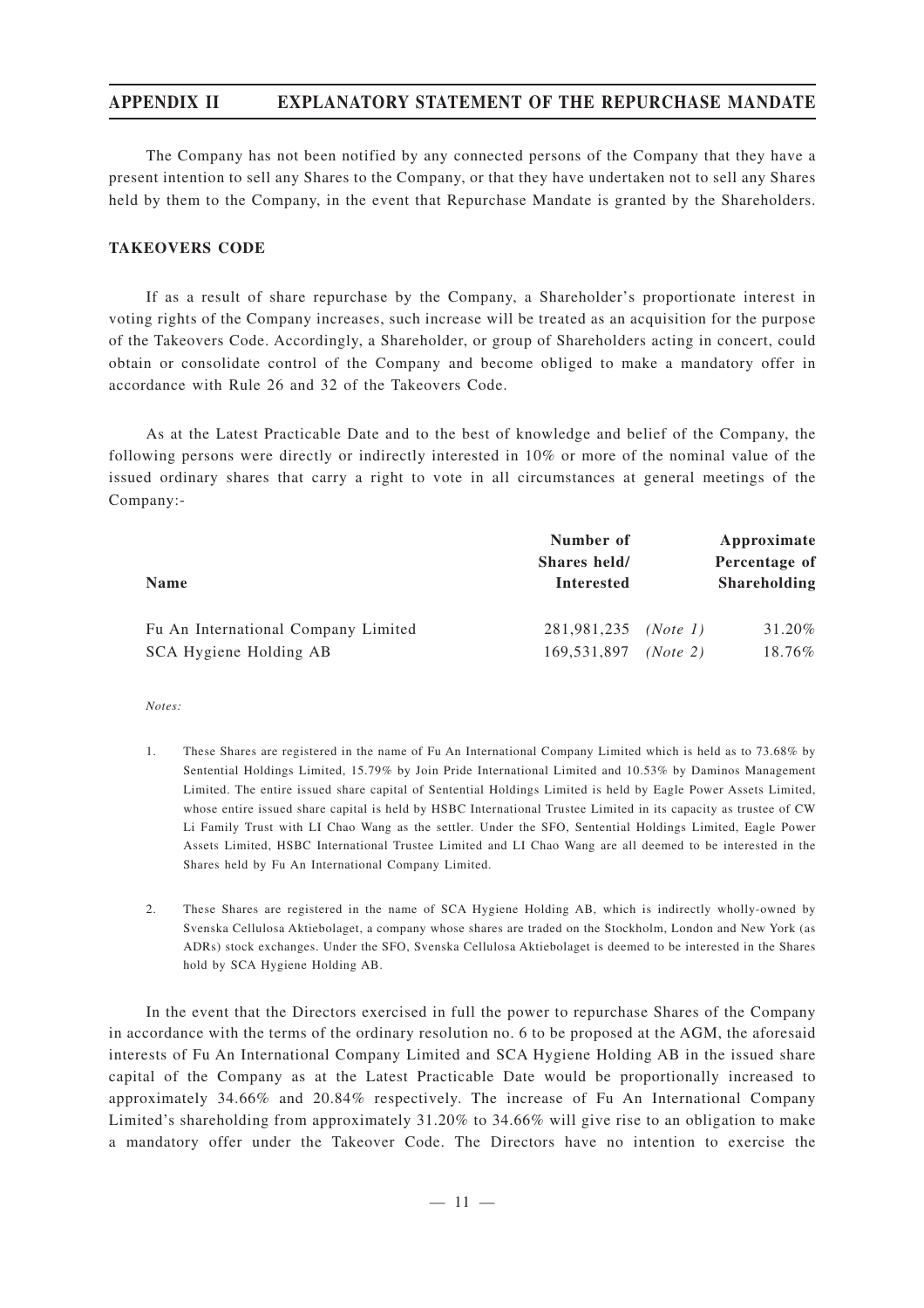# **APPENDIX II EXPLANATORY STATEMENT OF THE REPURCHASE MANDATE**

Repurchase Mandate to such an extent it will trigger the obligations under the Takeover Code for Fu An International Company Limited to make a mandatory offer and the Directors do not propose to repurchase Shares which would result in the number of Shares in the hands of public falling below the prescribed minimum percentage of 25%.

### **MARKET PRICE**

The highest and lowest traded market prices for Shares recorded on the Stock Exchange during each of the twelve months preceding the Latest Practicable Date were as follows:

|                                           | <b>Highest</b> | Lowest |
|-------------------------------------------|----------------|--------|
|                                           | HK\$           | HK\$   |
| 2008                                      |                |        |
| April                                     | 2.91           | 2.36   |
|                                           |                |        |
| May                                       | 3.00           | 2.35   |
| June                                      | 2.82           | 2.30   |
| July                                      | 2.58           | 2.10   |
| August                                    | 2.50           | 2.21   |
| September                                 | 2.69           | 2.00   |
| October                                   | 2.30           | 1.40   |
| November                                  | 1.88           | 1.49   |
| December                                  | 2.19           | 1.60   |
| 2009                                      |                |        |
| January                                   | 2.38           | 1.93   |
| February                                  | 3.08           | 2.29   |
|                                           |                |        |
| March                                     | 3.45           | 2.80   |
| April (up to the Latest Practicable Date) | 3.88           | 3.26   |

#### **SHARES REPURCHASES MADE BY THE COMPANY**

No repurchases of Shares (whether on the Stock Exchange or otherwise) have been made by the Company in the six months preceding the Latest Practicable Date.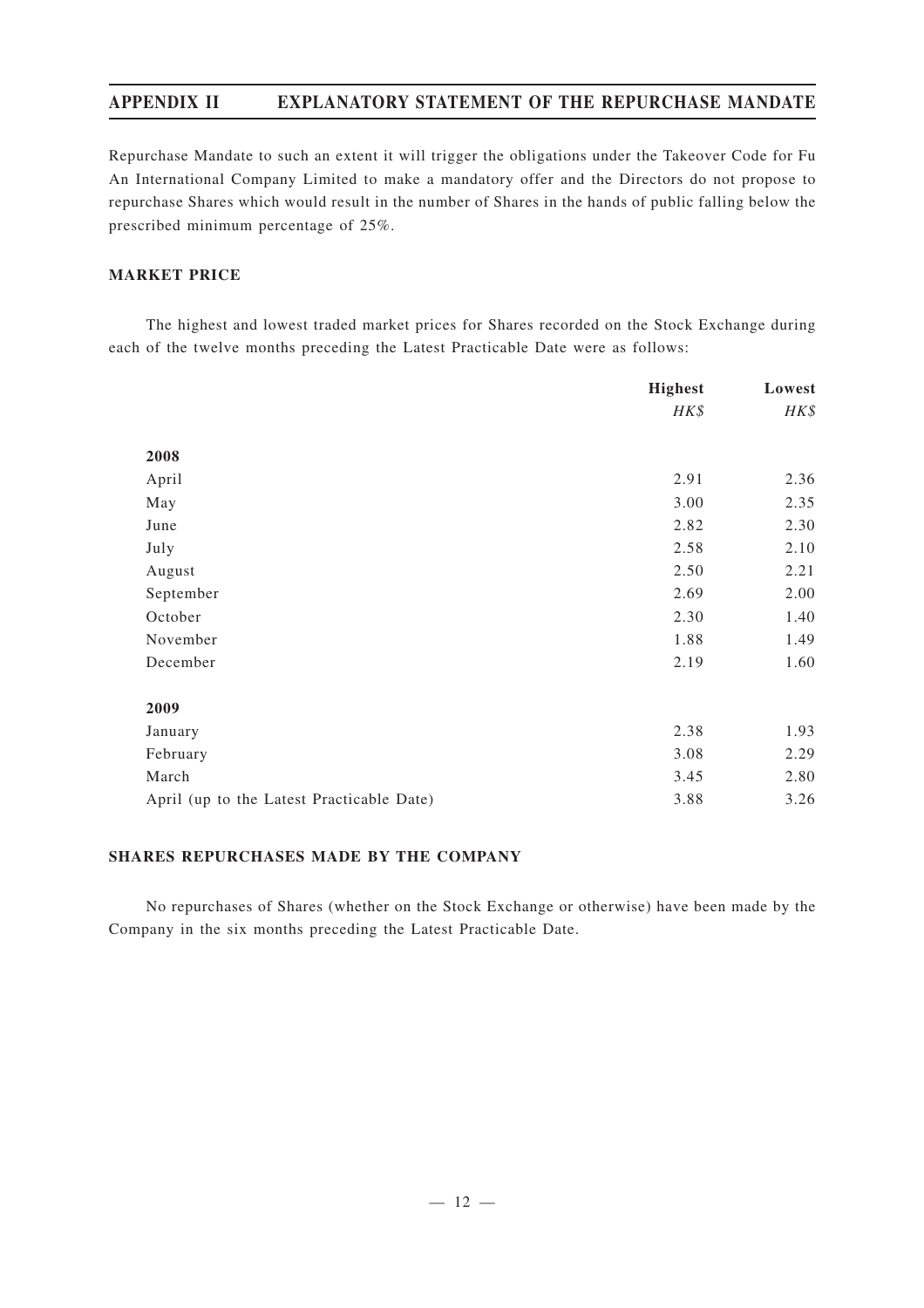

# **VINDA INTERNATIONAL HOLDINGS LIMITED 維達國際控股有限公司**

*(incorporated in the Cayman Islands with limited liability)* (Stock Code: 3331)

**NOTICE IS HEREBY GIVEN THAT** the Annual General Meeting (the "Meeting") of Vinda International Holdings Limited (the "Company") will be held at The Garden Room, 2/F, The Royal Garden, 69 Mody Road, Tsimshatsui East, Kowloon, Hong Kong on Monday, 25 May 2009 at 11:00 a.m. for the following purposes:

- 1. To receive and consider the audited financial statements and the reports of the directors and auditors of the Company for the year ended 31 December 2008;
- 2. To declare a final dividend;
- 3. To re-elect the retiring directors of the Company and to authorise the board of directors of the Company (the "Directors") to fix the remuneration of the Directors;
- 4. To re-appoint auditors and to authorise the Directors to fix their remuneration;
- 5. As special business, to consider and, if thought fit, pass with or without amendments, the following resolution as an Ordinary Resolution:

### "**THAT**

- (a) subject to paragraph (c) below, pursuant to the Rules Governing the Listing of Securities on The Stock Exchange of Hong Kong Limited as amended from time to time, the exercise by the Directors during the Relevant Period (as hereinafter defined) of all the powers of the Company to allot, issue and deal with additional shares in the capital of the Company and to make or grant offers, agreements and options which would or might require the exercise of such power be and is hereby generally and unconditionally approved;
- (b) the approval in paragraph (a) shall authorise the Directors during the Relevant Period to make or grant offers, agreements and options which would or might require the exercise of such power after the end of the Relevant Period;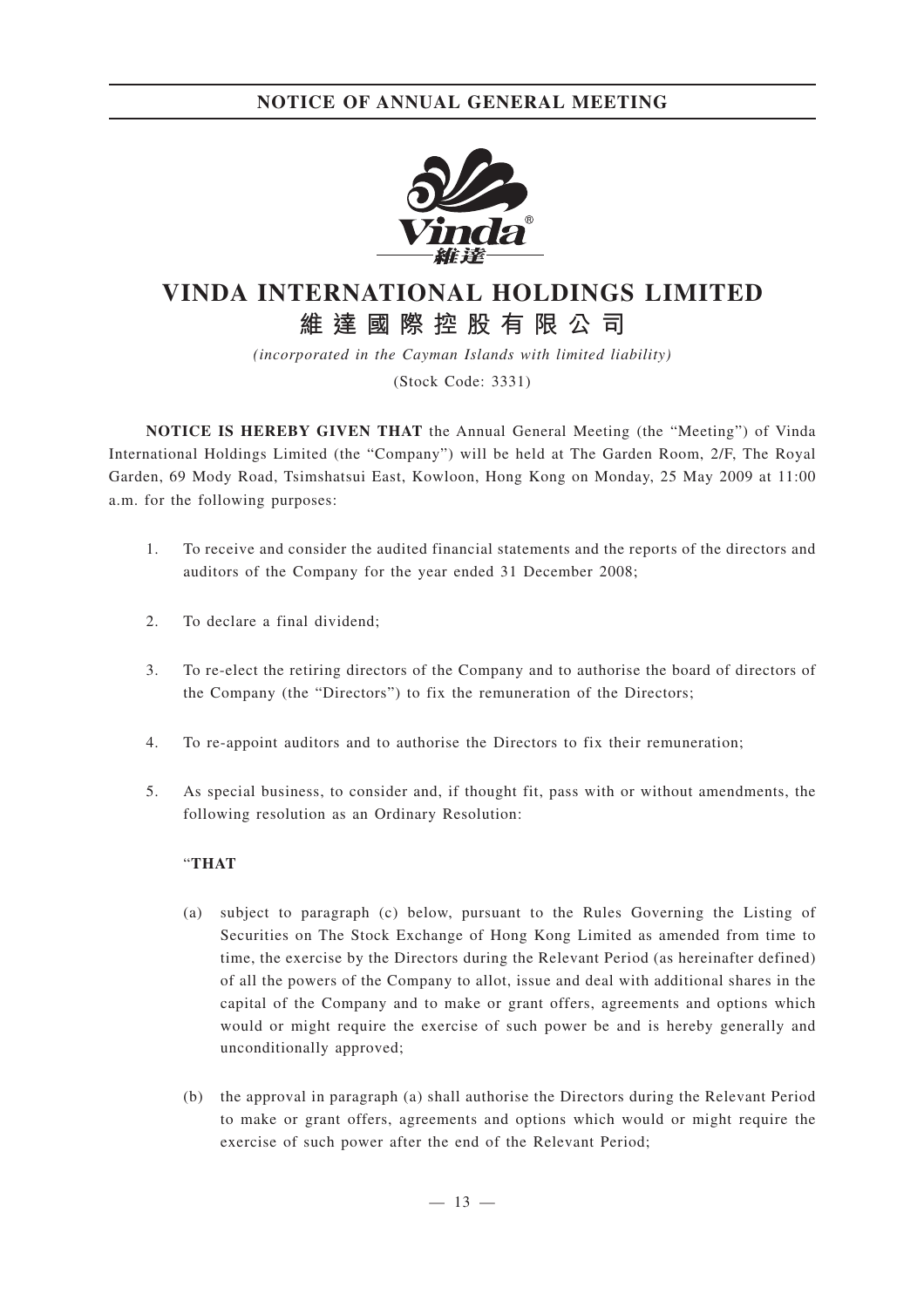# **NOTICE OF ANNUAL GENERAL MEETING**

- (c) the aggregate nominal amount of share capital allotted or agreed conditionally or unconditionally to be allotted (whether pursuant to an option or otherwise) by the Directors pursuant to the approval in paragraph (a) above, otherwise than pursuant to (i) a Rights Issue (as hereinafter defined) or (ii) an issue of shares upon the exercise of the subscription rights under any option scheme or similar arrangement for the time being adopted for the grant or issue to officers and/or employees of the Company and/or any of its subsidiaries of shares or rights to acquire shares of the Company or (iii) the exercise of rights of subscription or conversion under the terms of any warrants issued by the Company or any securities which are convertible into shares of the Company or (iv) any script dividend or similar arrangement providing for the allotment of shares in lieu of the whole or part of a dividend on shares of the Company pursuant to the Articles of Association of the Company from time to time, shall not exceed 20 per cent. of the aggregate nominal amount of the share capital of the Company in issue as at the date of this Resolution and the said approval shall be limited accordingly; and
- (d) for the purpose of this Resolution:

"Relevant Period" means the period from the passing of this Resolution until whichever is the earliest of:

- (i) the conclusion of the next annual general meeting of the Company;
- (ii) the expiration of the period within which the next annual general meeting of the Company is required by the Articles of Association of the Company or by any applicable laws to be held; and
- (iii) the passing of an ordinary resolution by shareholders of the Company in general meeting revoking or varying the authority given to the Directors by this Resolution; and

"Rights Issue" means an offer of shares open for a period fixed by the Directors to holders of shares whose names appear on the register of members of the Company on a fixed record date in proportion to their then holdings of such shares (subject to such exclusion or other arrangements as the Directors may deem necessary or expedient in relation to fractional entitlements or having regard to any restrictions or obligations under the laws of, or the requirements of any recognized regulatory body or any stock exchange in, any territory applicable to the Company)."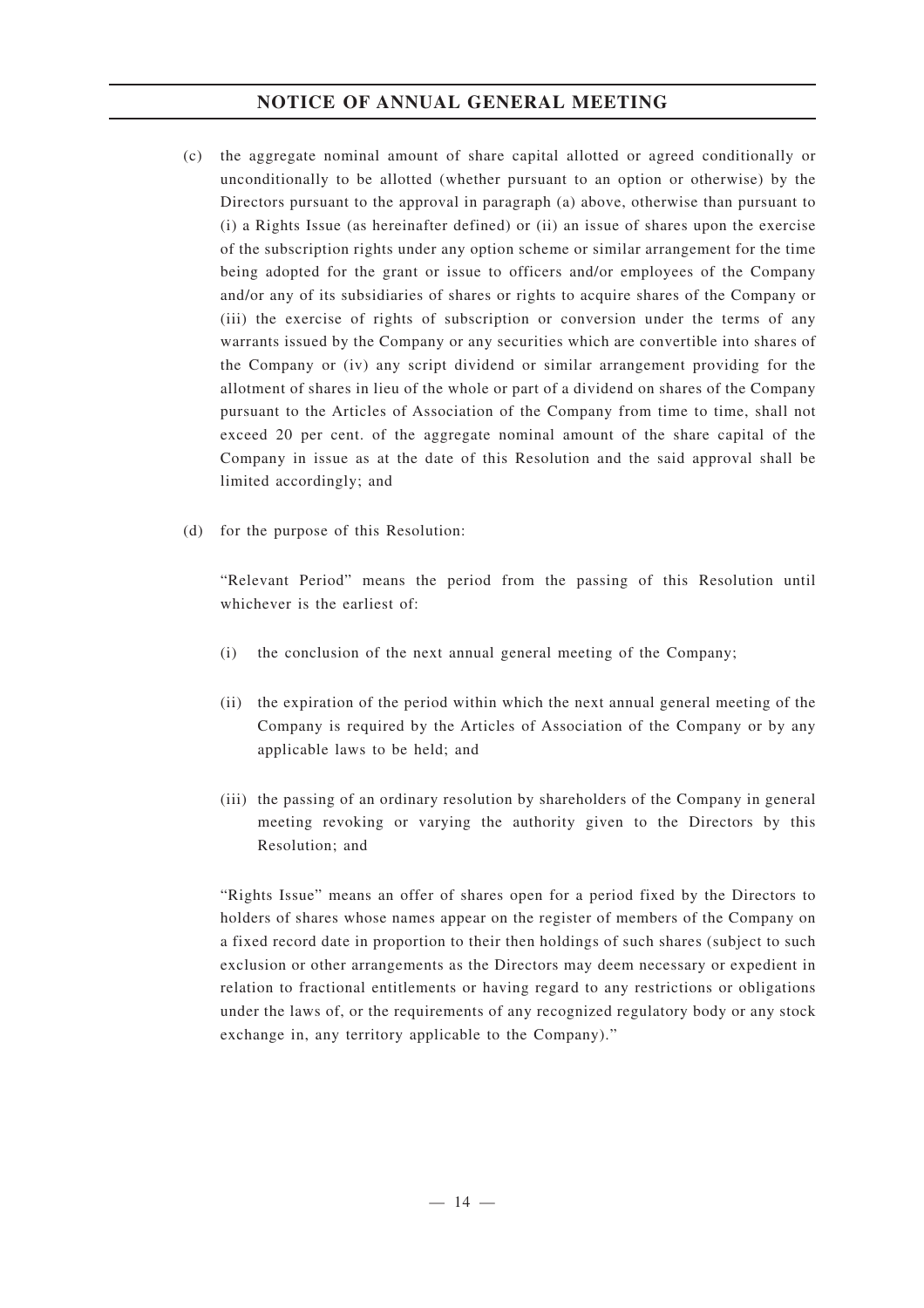# **NOTICE OF ANNUAL GENERAL MEETING**

6. As special business, to consider and, if thought fit, pass with or without amendments, the following resolution as an Ordinary Resolution:

### "**THAT**

- (a) subject to paragraph (b) below, the exercise by the Directors during the Relevant Period (as hereinafter defined) of all powers of the Company to repurchase securities of the Company on The Stock Exchange of Hong Kong Limited or on any other stock exchange on which the securities of the Company may be listed and is recognised by the Securities and Futures Commission and The Stock Exchange of Hong Kong Limited for this purpose, subject to and in accordance with all applicable laws and/or the requirements of the Rules Governing the Listing of Securities on The Stock Exchange of Hong Kong Limited or of any other stock exchange as amended from time to time, be and is hereby generally and unconditionally approved;
- (b) the aggregate nominal amount of securities of the Company repurchased by the Company pursuant to paragraph (a) above during the Relevant Period shall not exceed 10 per cent. of the aggregate nominal amount of the share capital of the Company in issue as at the date of this Resolution and the authority pursuant to paragraph (a) above shall be limited accordingly; and
- (c) for the purpose of this Resolution, "Relevant Period" means the period from the passing of this Resolution until whichever is the earliest of:
	- (i) the conclusion of the next annual general meeting of the Company;
	- (ii) the expiration of the period within which the next annual general meeting of the Company is required the Articles of Association of the Company or by any applicable laws to be held; and
	- (iii) the passing of an ordinary resolution by shareholders of the Company in general meeting revoking or varying the authority given to the Directors by this Resolution."
- 7. As special business, to consider and, if thought fit, pass with or without amendments the following resolution as an Ordinary Resolution:

"**THAT** power be given to the Directors to add the number of shares purchased by the Company pursuant to the general mandate referred to in Resolution 6 set out in this notice to the 20 per cent. general mandate to issue new shares referred to in Resolution 5 set out in this notice."